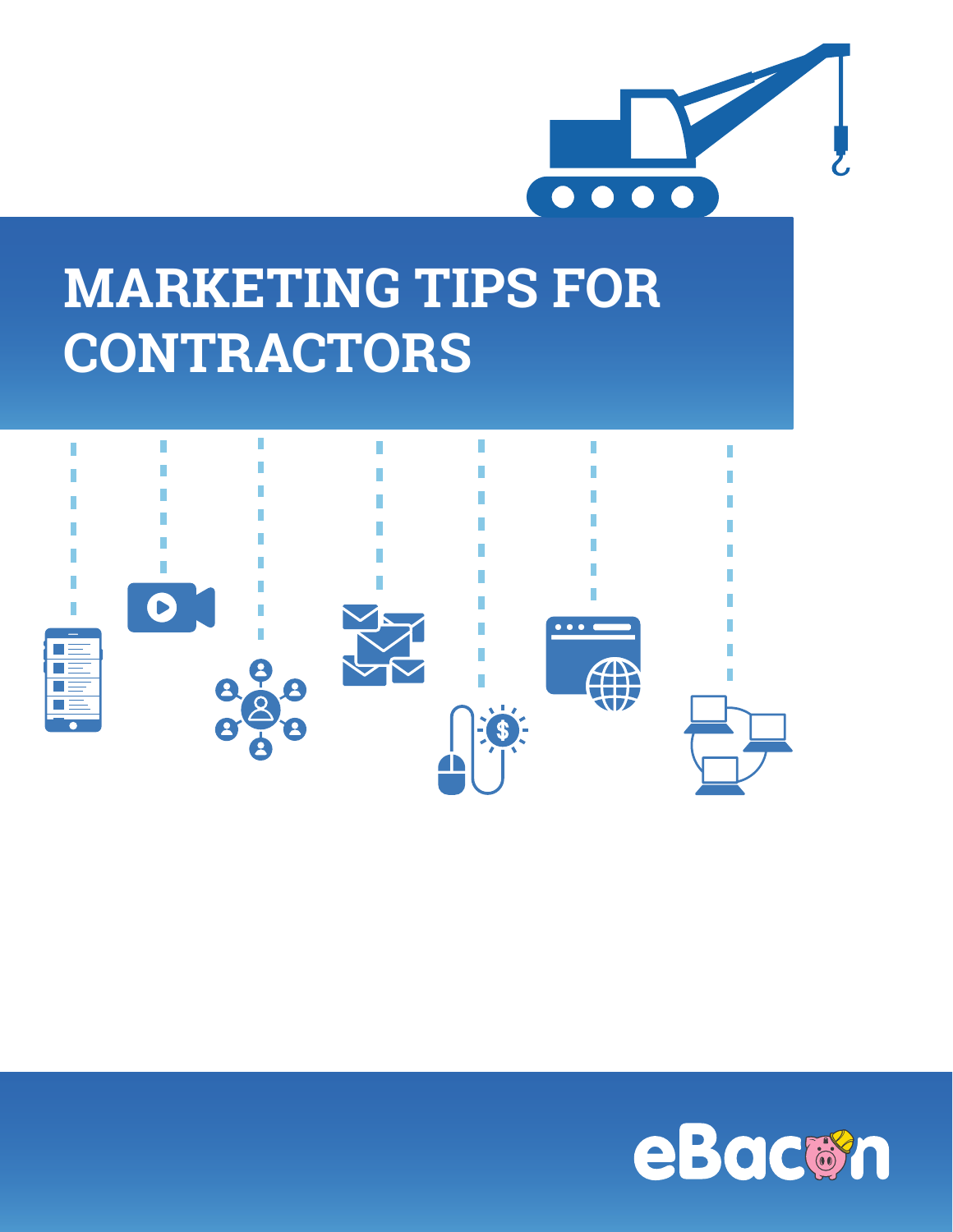Marketing is a powerful tool to help your business grow, and that doesn't change during times of economic uncertainty. In fact, marketing is even more important during a downturn because it helps to ensure that you're the first business prospects think of when things turn around.

Fortunately, you can utilize the power of marketing with just a bit of work and know-how. We created the following tips to help business owners take charge of their marketing and their future.

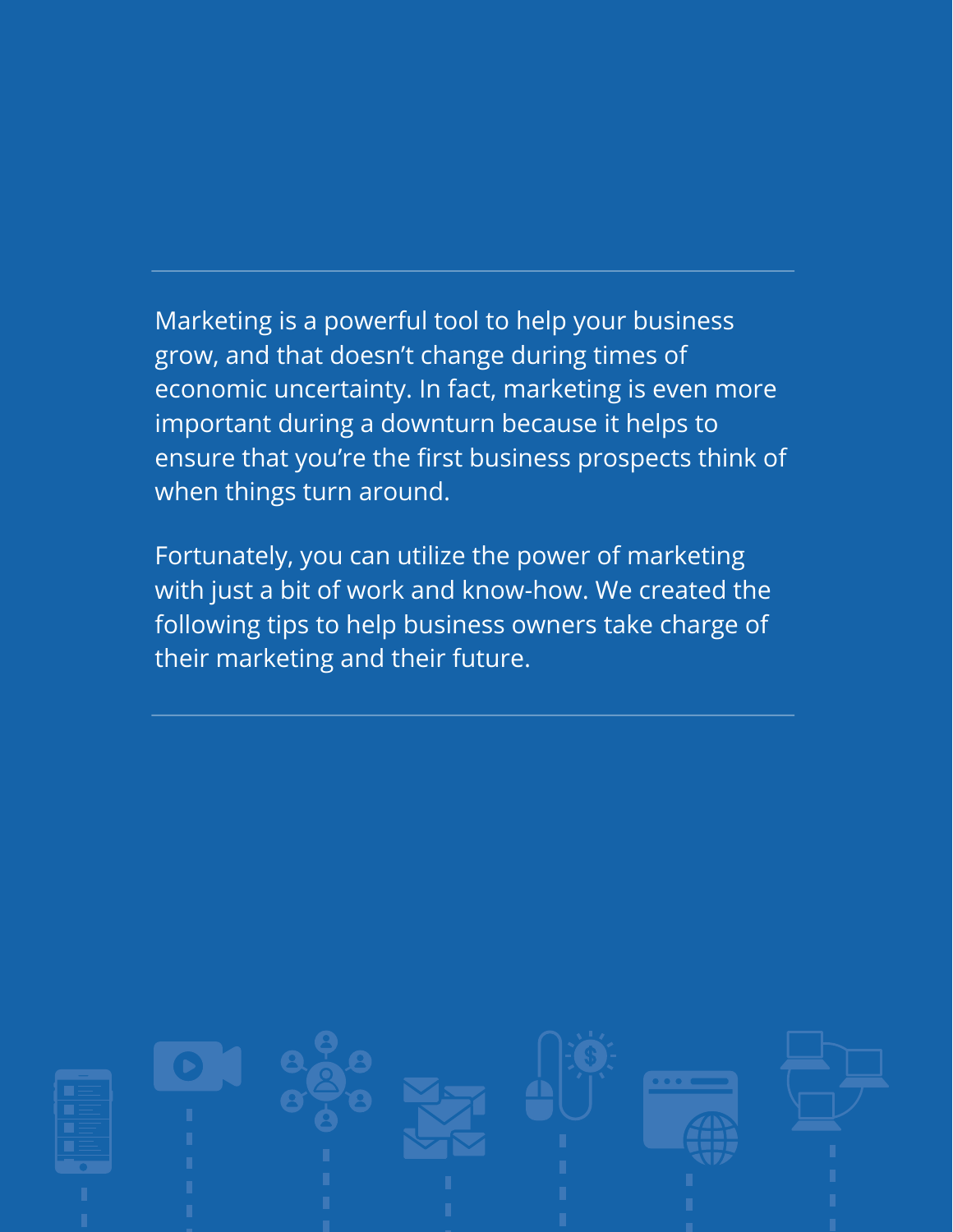## Leverage social networks

Social media is a free outlet that enables you to establish your business as a trusted expert. It can also help you get some additional web traffic. Keep in mind, social media may not directly lead to new projects, but it does help your company name stay in front of the public.



Here are some things you can post:



Share articles and videos related to your industry. Be sure to add a comment on everything you share.



Like, comment and share the posts of others, both in and out of your existing network.

Center most of your posts around sharing helpful and interesting information. Remember, it's a social network, not a sales platform.

### **Social Media for the win**

Ever wonder how many people are on social media? In 2019 there were 247 million social media users in the US alone.

Source: [Statista.com](https://www.statista.com/statistics/273476/percentage-of-us-population-with-a-social-network-profile/)

## **Pro Tip**

Steer clear of politics and controversial topics. This includes the posts you write as well as things you "like" or comment on. Consider all of your activity on social media visible to the public.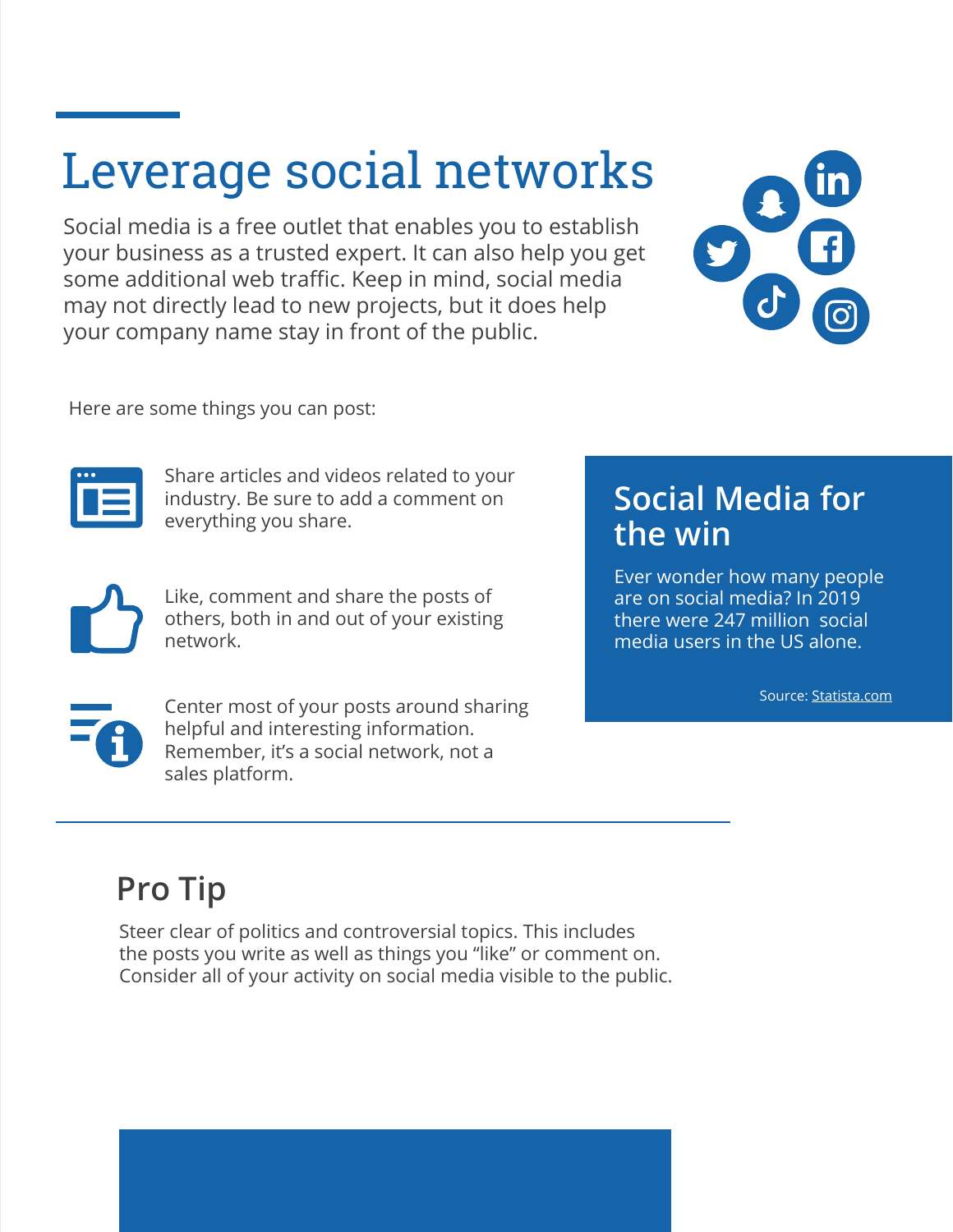## Video content

Videos are always popular on social media, but they also help improve the amount of time people stay on your website. As a contractor, you have a rich source of interesting content just waiting to be captured. Fortunately, it's easier than ever to create videos with just a smart phone and video editing apps.



### **Types of videos:**



"How it's made"



Project walk throughs



Behind the scenes



Before/after



Trade /career focused

### **Video creation apps**

Quik

Splice

inShot Video Editor &

Maker

PicPlayPost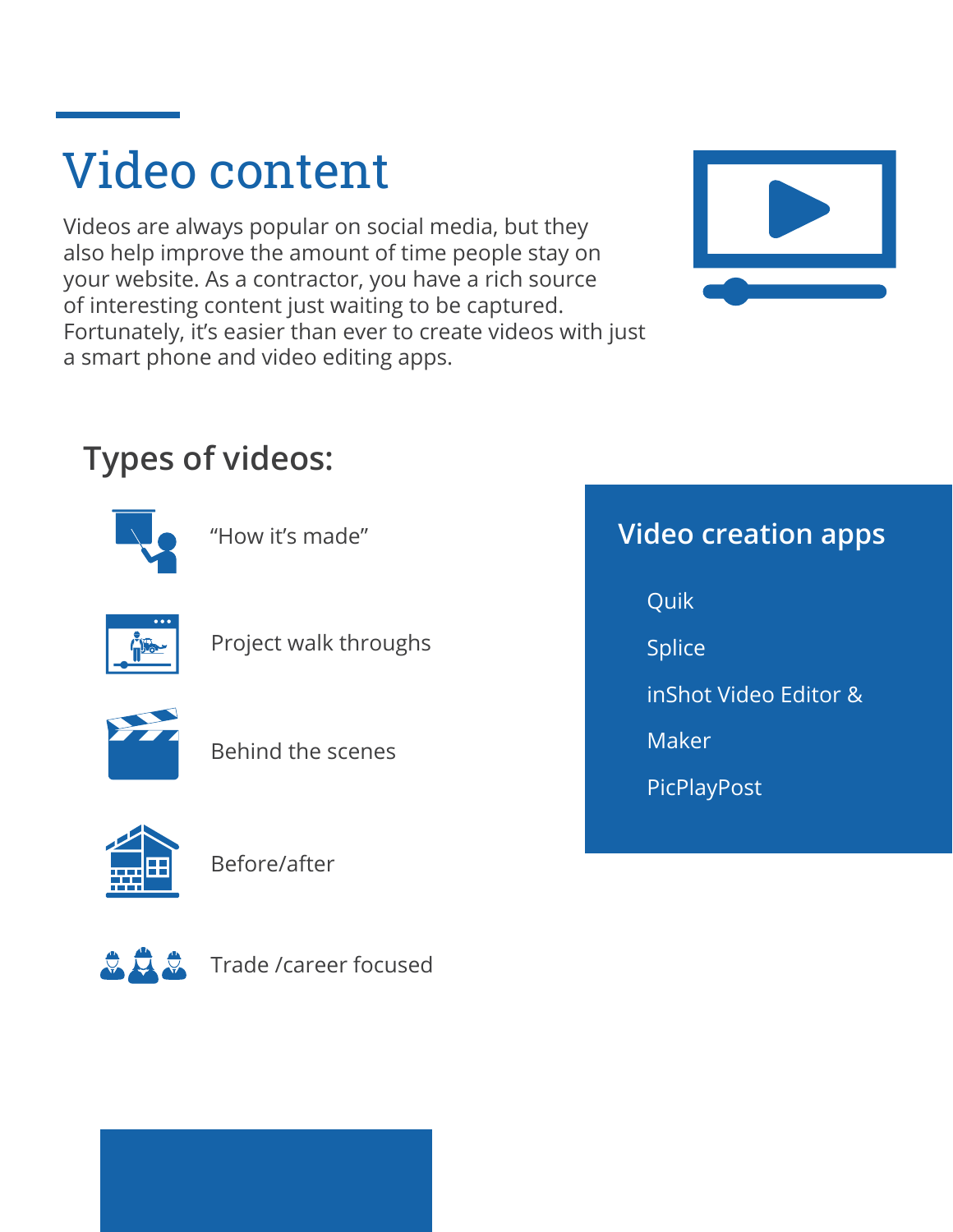## Focus on referrals

Your happy clients can be a great source of referrals, but you need to tap into them to see the benefits. This is easiest to do if have a referral mindset built into how you communicate with customers. Just remember, you want to focus on doing amazing work first, then make it easy for customers to send business your way.



You can create a referral mindset with the following:



Include referral language on emails, invoices and other client communications.



Ask for referrals at the end of a job, not months down the road.

| M. |
|----|
|    |
|    |
|    |
|    |
|    |

Identify clients that had a great experience and ask them if you can feature them as a success story on your website.

## **Pro Tip**

Online reviews can significantly improve your online visibility. Make it easy for clients to offer them by placing links to referral outlets like Google Reviews on your website and other communications.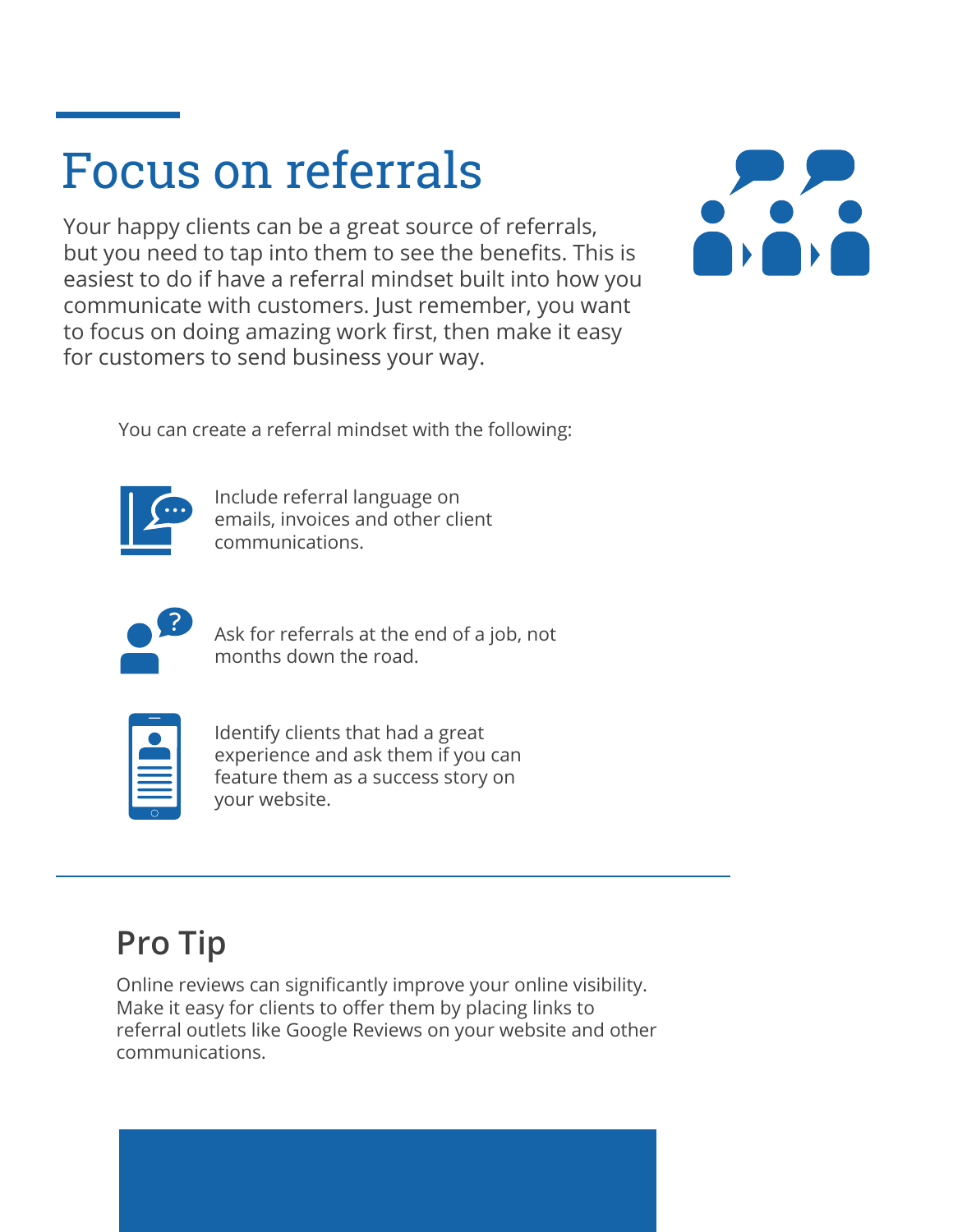# Email marketing

Email marketing is a simple way to communicate with clients and potential clients. You probably already have a list of people that you email from time to time. If you don't, you can put an email sign-up option on your website. You can also ask people on social media if they would like to join your newsletter list.



Here are some tips to help you use email marketing:



Don't over send emails. Once every two weeks is a good starting point. If a lot of people opt out, reduce the frequency to once a month.



Keep messages short and give each section an interesting title.

### **Email Marketing Tools**

**Here are a few free tools you can use to send email to** small and **medium sized lists:**

- MailChimp
- Sender
- Benchmark
- **SendinBlue**

Mix helpful info with an offer to avoid sounding too "salesy."

## **Pro Tip**

Always include an "opt out" option in your emails. This helps you comply with the law and keeps your email list free of bad, unresponsive emails. Most email marketing platforms make this very easy to do. In fact, it's often built-into outgoing emails.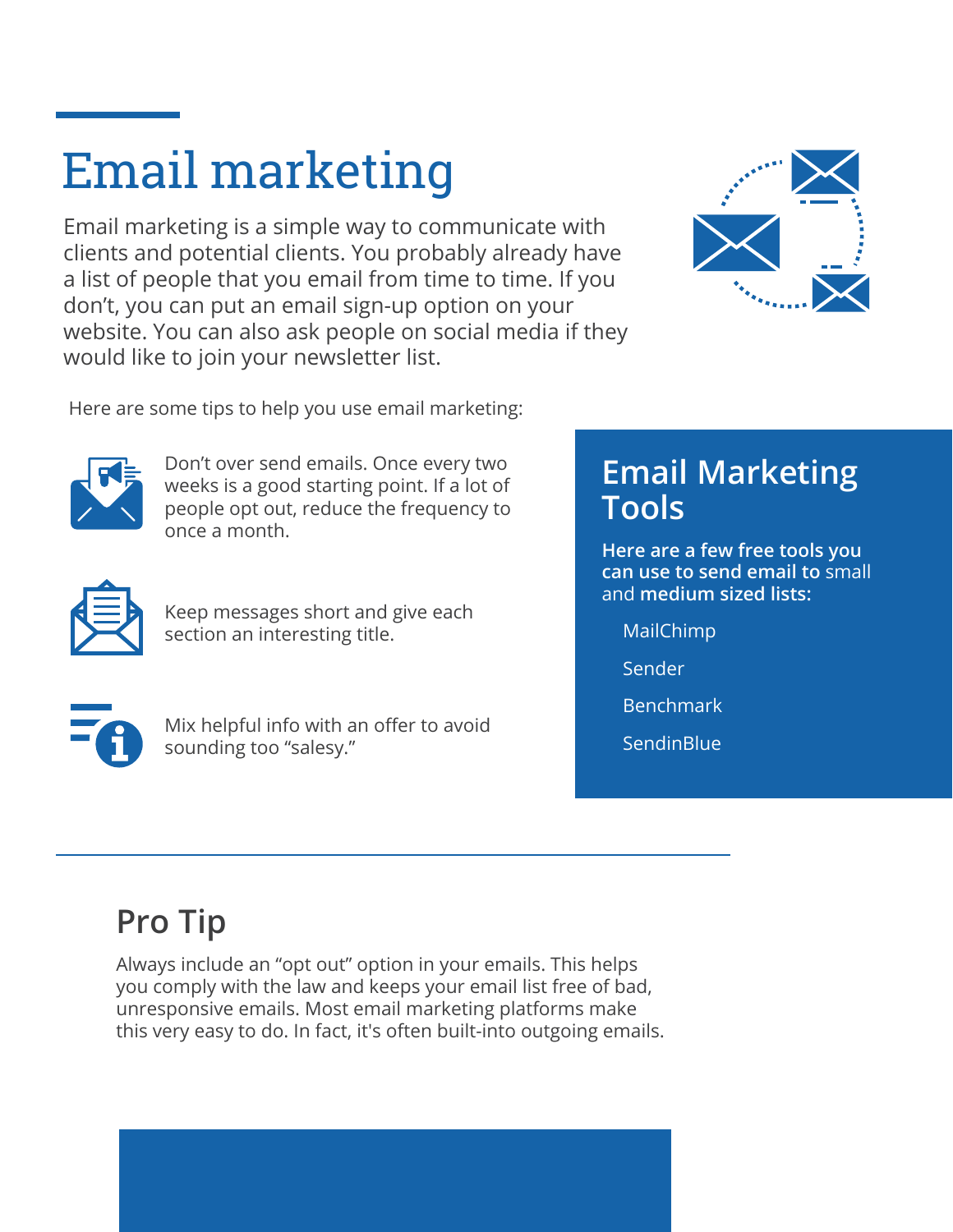# Simple email format

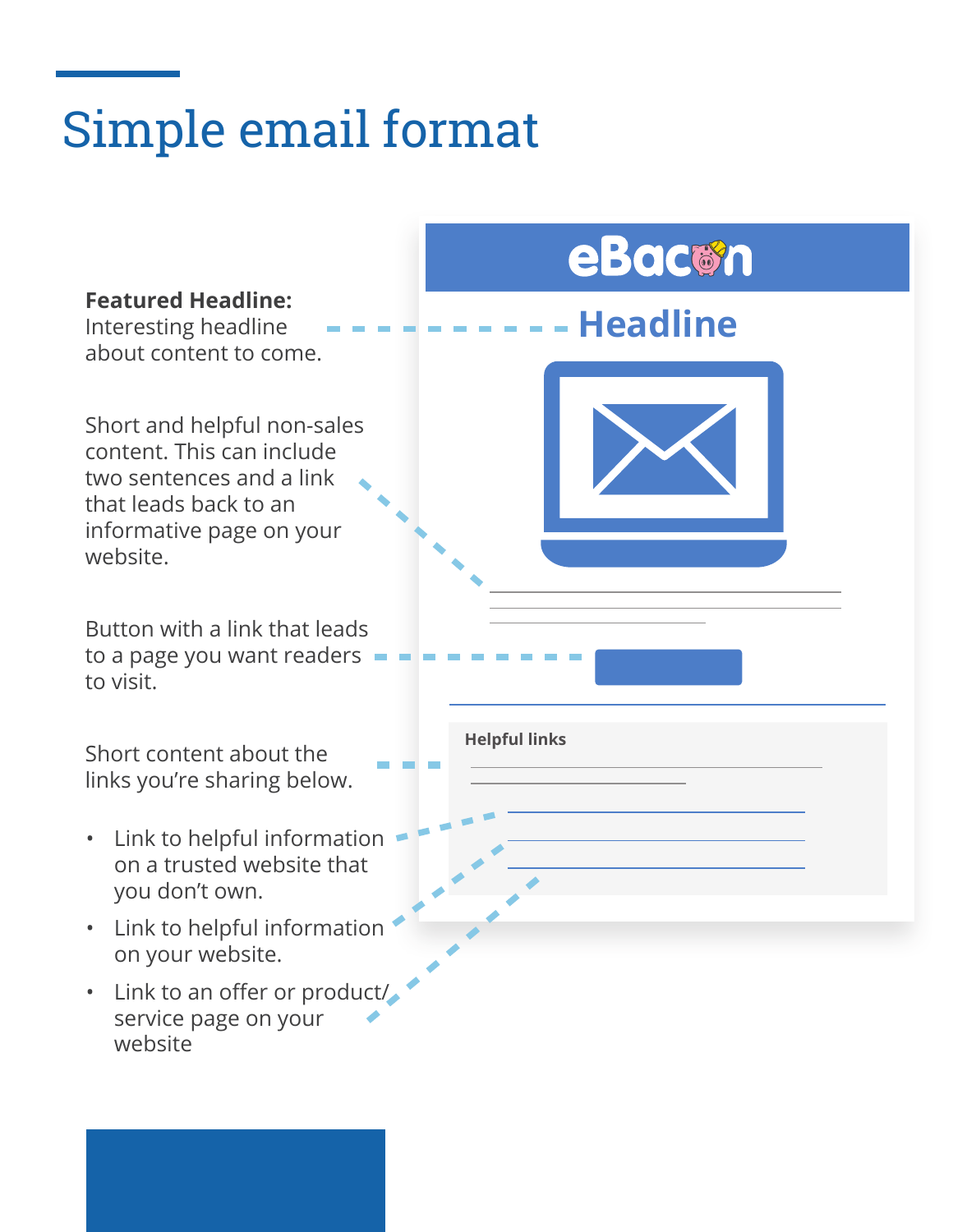# Digital advertising

Digital advertising in the form of Google Ads and social marketing is both user friendly and affordable. With just a small budget you can get more traffic for your website and increase your online visibility.





**Google Ads**

Google's ad platform is easy to use and includes extensive tools for helping companies self-manage their ads. They also make it simple to cap your ad budget so you never spend more than you intend.

Simply go to Ads. Google.com and follow the instructions to get started.



**Social marketing**

Each popular social media platform has user-friendly tools and resources to help you place ads. You can use the on-site ad platform to create and place simple ads and boost posts. If you use multiple platforms, place your ads on the ones with the most followers and highest engagement.

## **Pro Tip**

Keep your ad messages simple, visually appealing and focus on the benefits of what you have to offer. You should also switch messages and visuals every couple of weeks.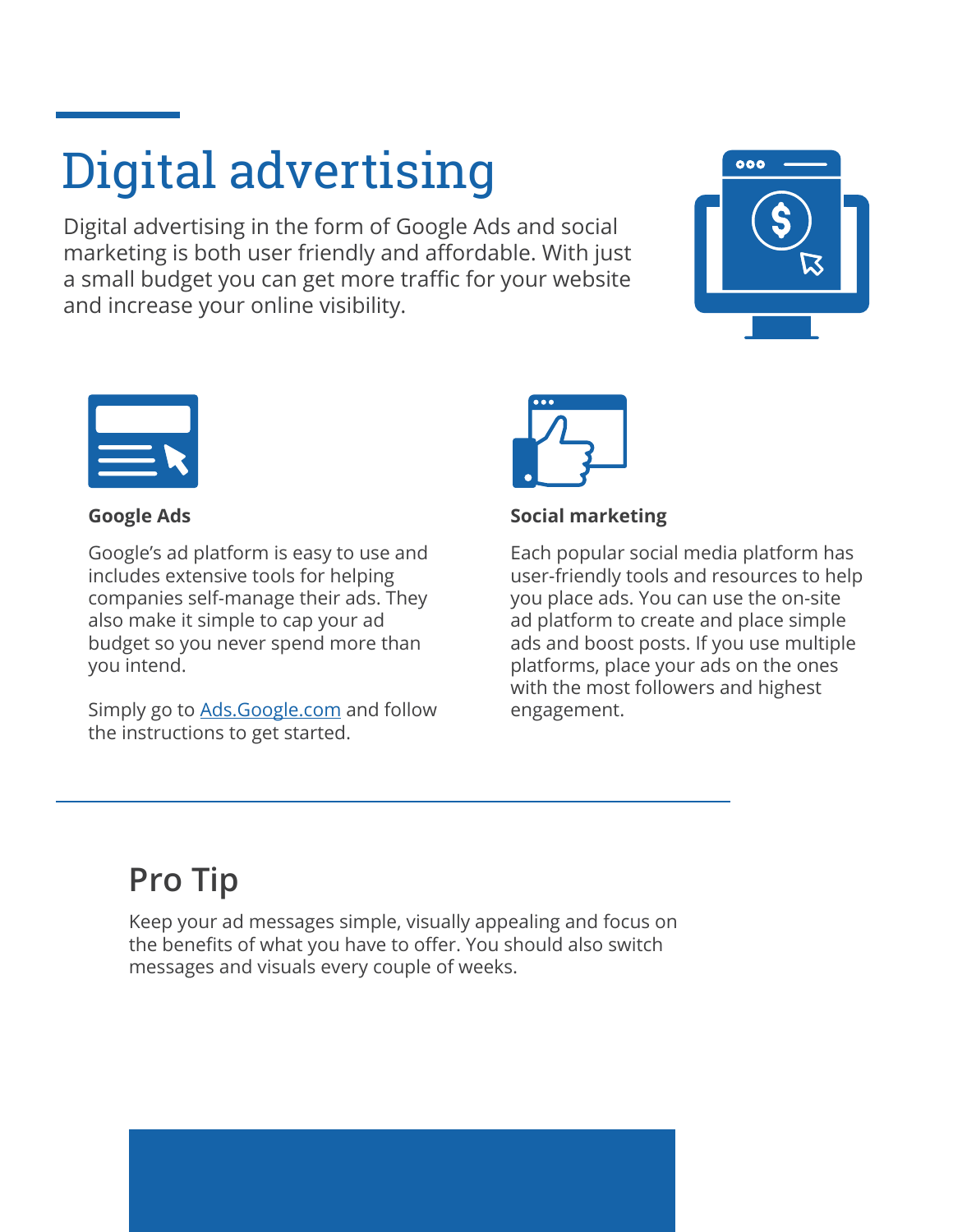# Fully utilize your website

Your website is a great tool for getting attention, showing off your knowledge and converting prospects into clients. Since you already have one, you might as well take steps to more fully utilize it to your advantage.



Here are some ideas to get you started:



Write helpful blogs on topics important to your industry. You can share these on social media networks.



Add a Frequently Asked Questions section to quickly provide info on topics you want to highlight and clarify.



Make sure you have an "About us" section that tells your story. Include images and don't be afraid to be a bit personable.

### **Gallery of Projects**

Your website is a great place to brag about the amazing work you do. A gallery of images is one of the easiest ways to do this. Include images and videos from your projects along with a brief description.

## **Pro Tip**

Your social media accounts and website are synergistic. Put links to your social media on your website and use social media to share pages from your website. Make sure to share pages that are helpful, not just sales based.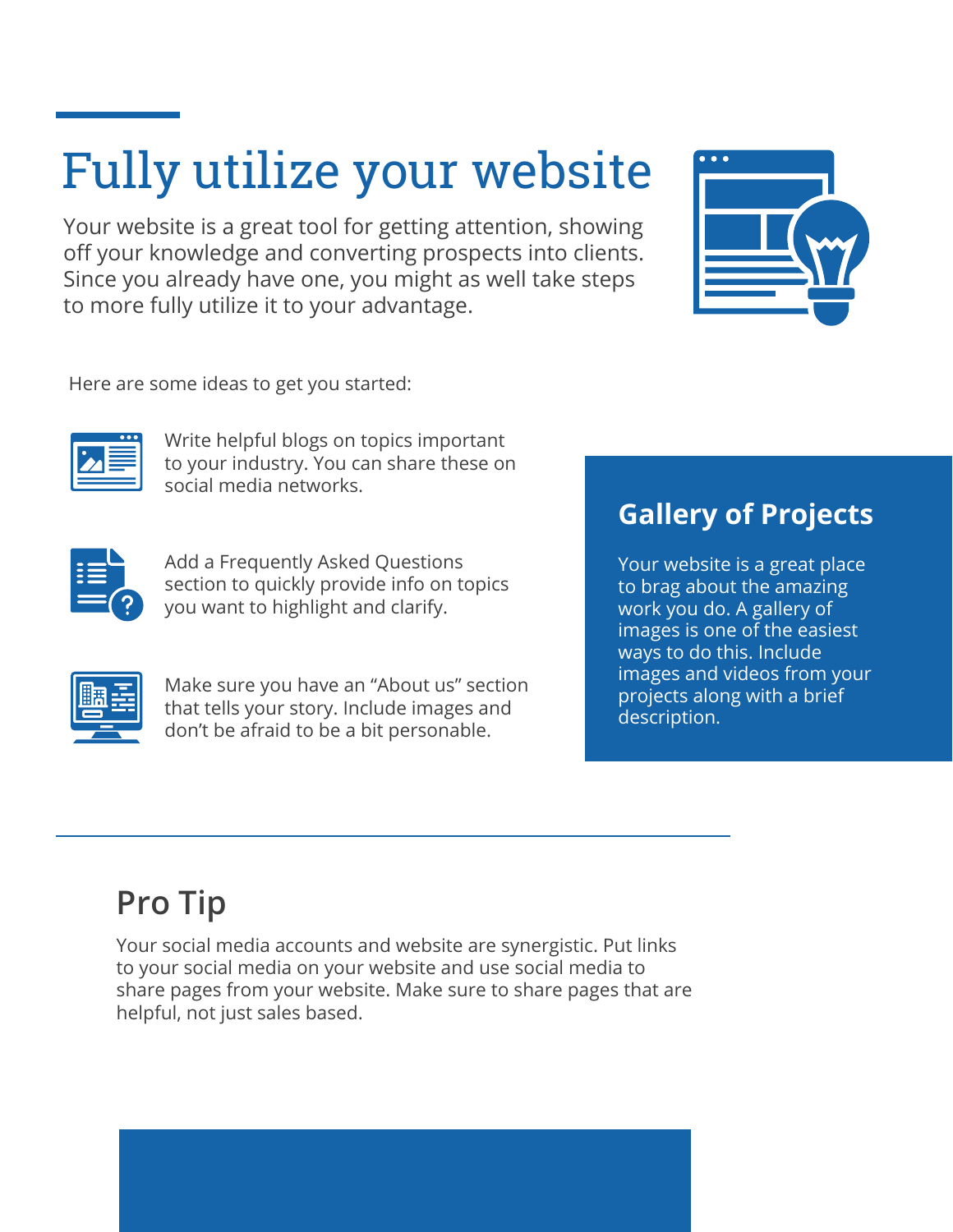# Leverage associations & industry partnerships



Professional associations and industry partnerships can help you gain access to potential customers and peripheral business advocates. Staying active with these types of groups can be critical to sustaining your company through economic downturns and finding growth when things turn around. Just remember, don't be a passive member. Look for ways to participate and leverage the relationships you build.

You may benefit from joining the following types of organizations:



General contractors/subcontractor organizations (national and local branches)



Industry specific associations (i.e. electrical trades, builders, asphalt)



Non-industry specific local business organizations



Trade based professional networking groups

## **Pro Tip**

Some associations offer affordable sponsorship opportunities in emails, on their website and for in-person events. These may be worth looking into if their network is particularly active.